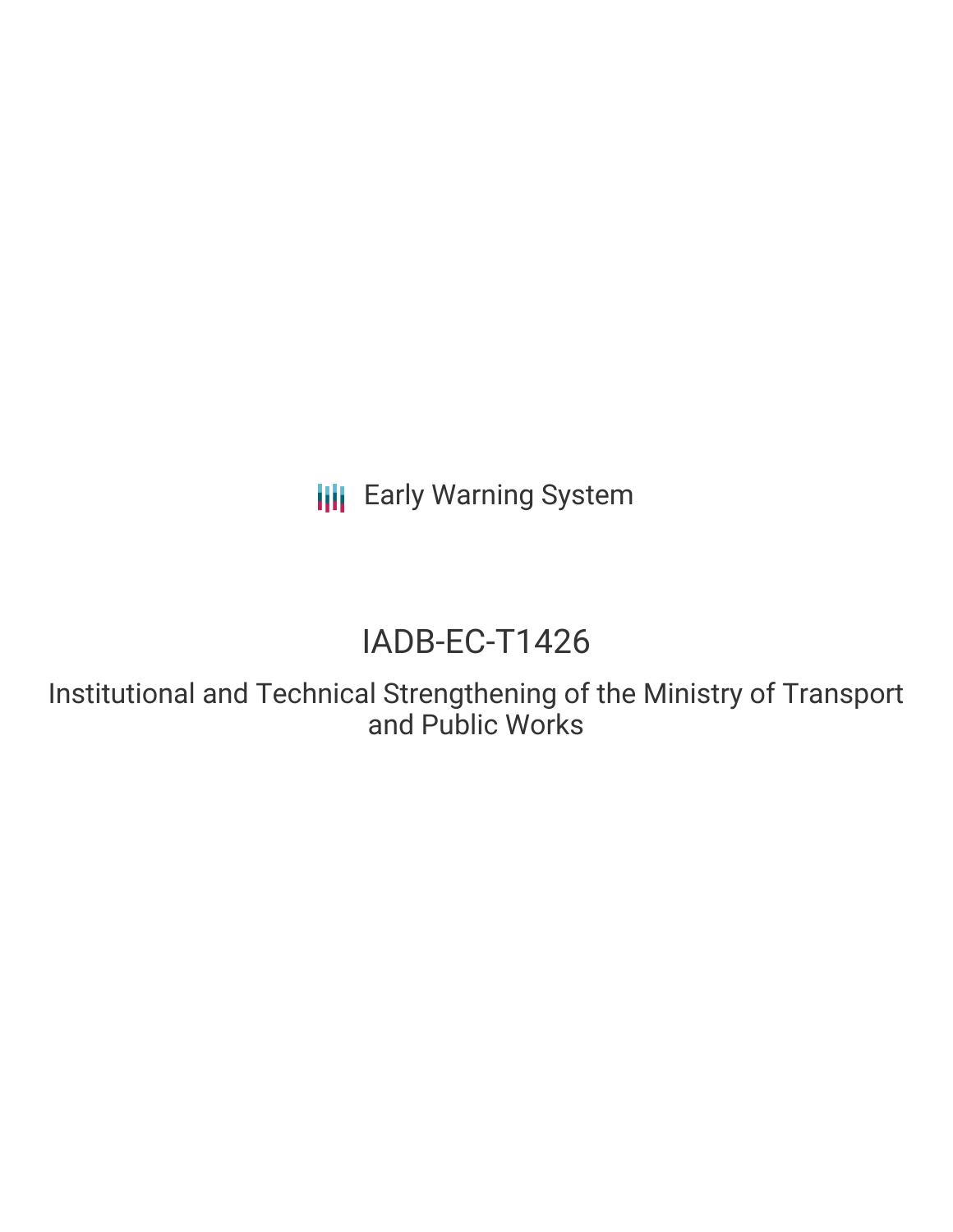

| <b>Countries</b>               | Ecuador                                 |
|--------------------------------|-----------------------------------------|
| <b>Financial Institutions</b>  | Inter-American Development Bank (IADB)  |
| <b>Status</b>                  | Approved                                |
| <b>Bank Risk Rating</b>        | C                                       |
| <b>Voting Date</b>             | 2019-06-21                              |
| <b>Borrower</b>                | Government of Ecuador                   |
| <b>Sectors</b>                 | <b>Technical Cooperation, Transport</b> |
| <b>Investment Type(s)</b>      | Grant                                   |
| <b>Investment Amount (USD)</b> | $$0.25$ million                         |
| <b>Project Cost (USD)</b>      | $$0.25$ million                         |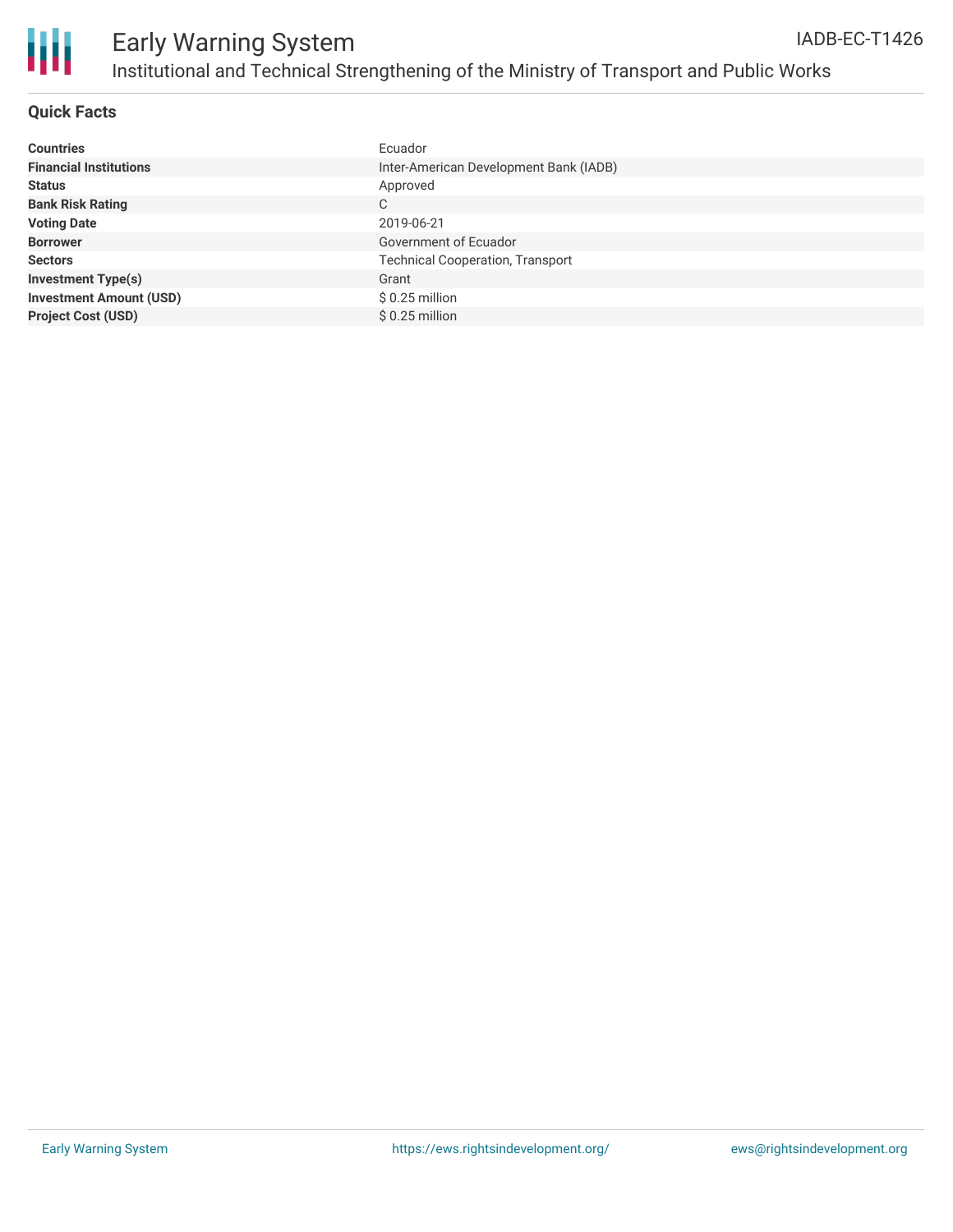

### **Project Description**

Support the institutional and technical strengthening of the Ministry of Transport and Public Works, to contribute the improvement of the processes of identification, design, management, prioritization and execution of projects. Additionally, it will generate added value through the transfer of technical and strategic knowledge in areas relevant to the MTOP project portfolio. The TC is aligned with the Institutional Strategy Update 2010-2020 of the Bank and is linked to the objective of Institutional Capacity and Rule of Law.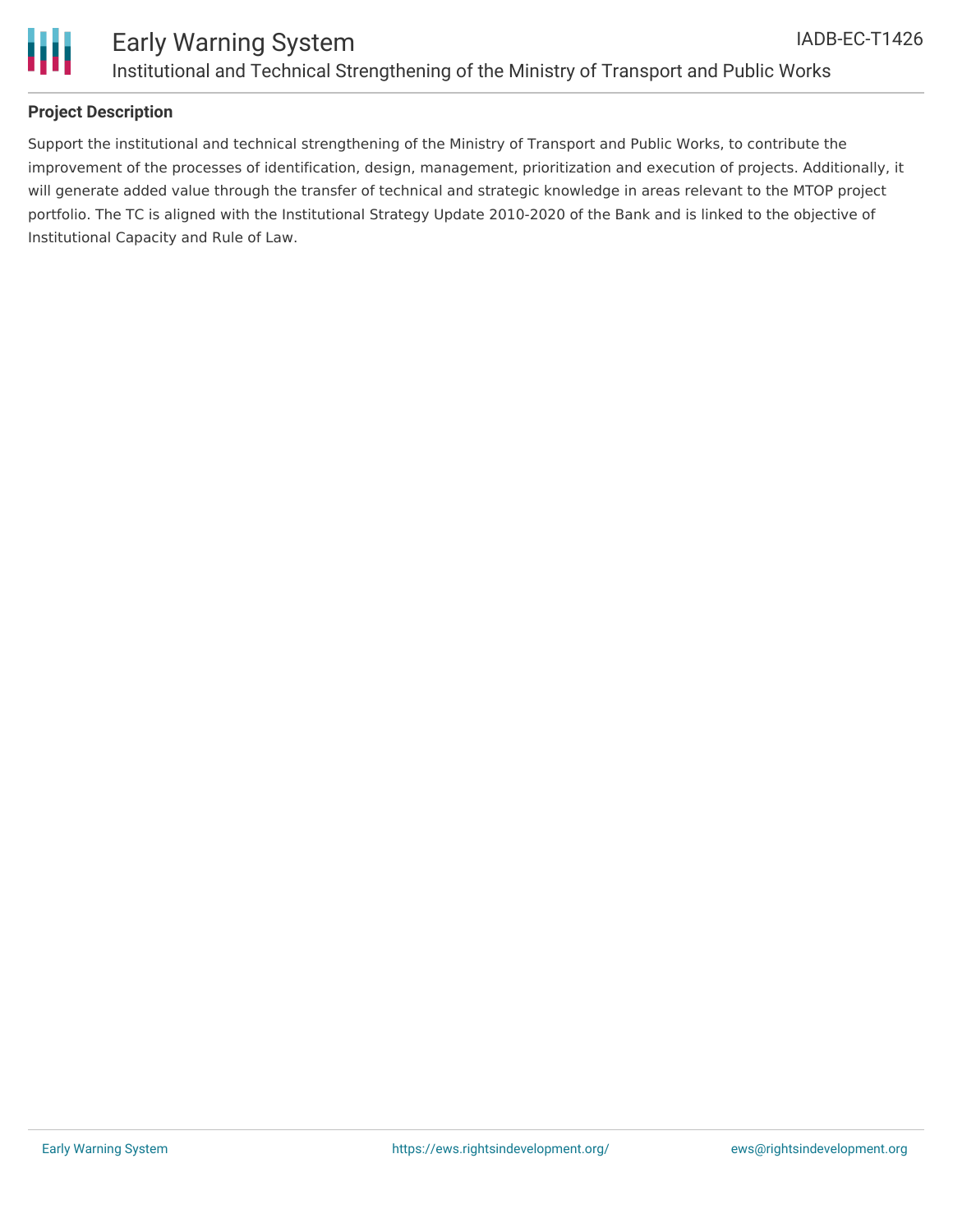

#### **Investment Description**

• Inter-American Development Bank (IADB)

Ordinary Capital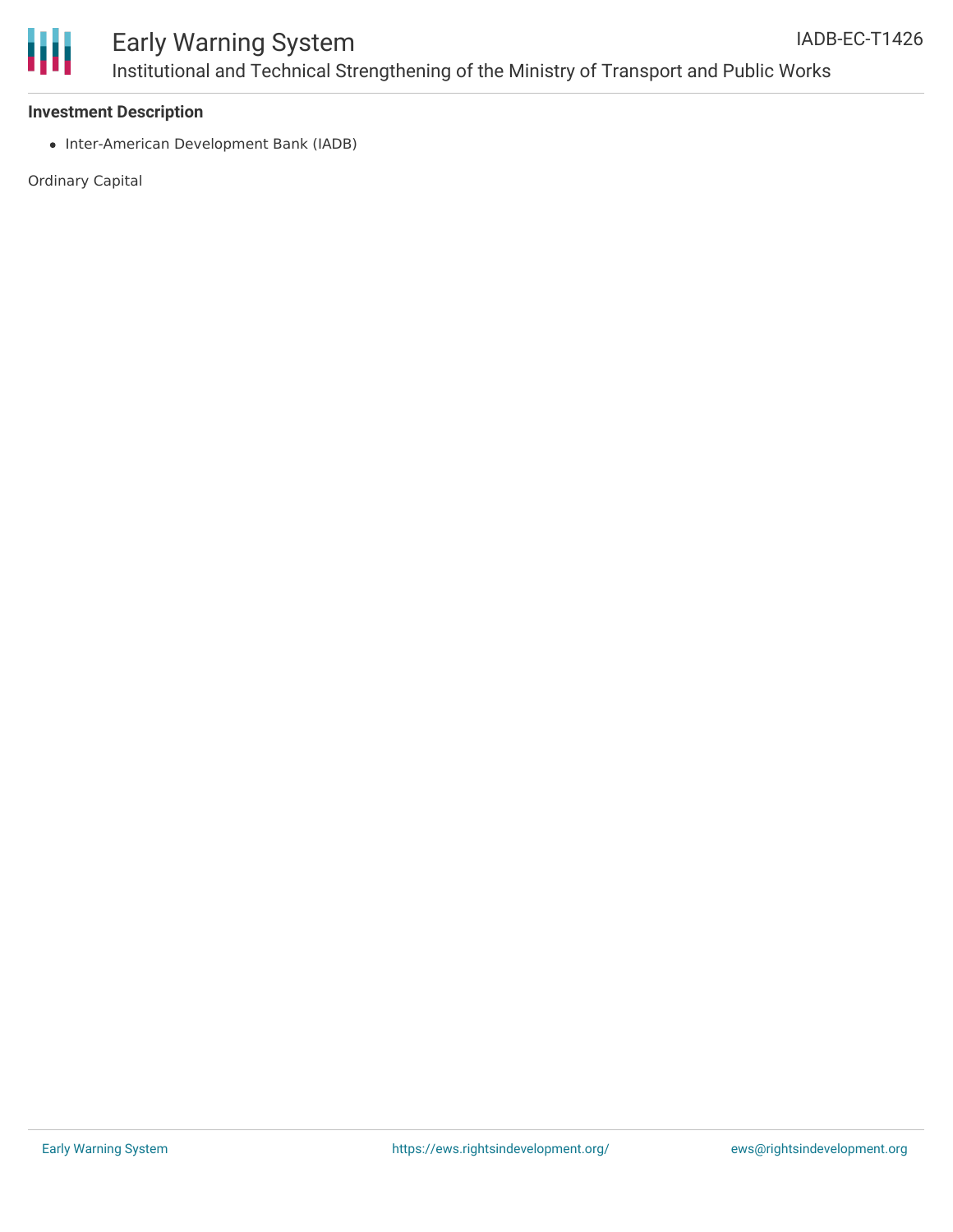## **Contact Information**

#### ACCOUNTABILITY MECHANISM OF IADB

The Independent Consultation and Investigation Mechanism (MICI) is the independent complaint mechanism and fact-finding body for people who have been or are likely to be adversely affected by an Inter-American Development Bank (IDB) or Inter-American Investment Corporation (IIC)-funded project. If you submit a complaint to MICI, they may assist you in addressing the problems you raised through a dispute-resolution process with those implementing the project and/or through an investigation to assess whether the IDB or IIC is following its own policies for preventing or mitigating harm to people or the environment. You can submit a complaint by sending an email to MICI@iadb.org. You can learn more about the MICI and how to file a complaint at http://www.iadb.org/en/mici/mici,1752.html (in English) or http://www.iadb.org/es/mici/mici,1752.html (Spanish).